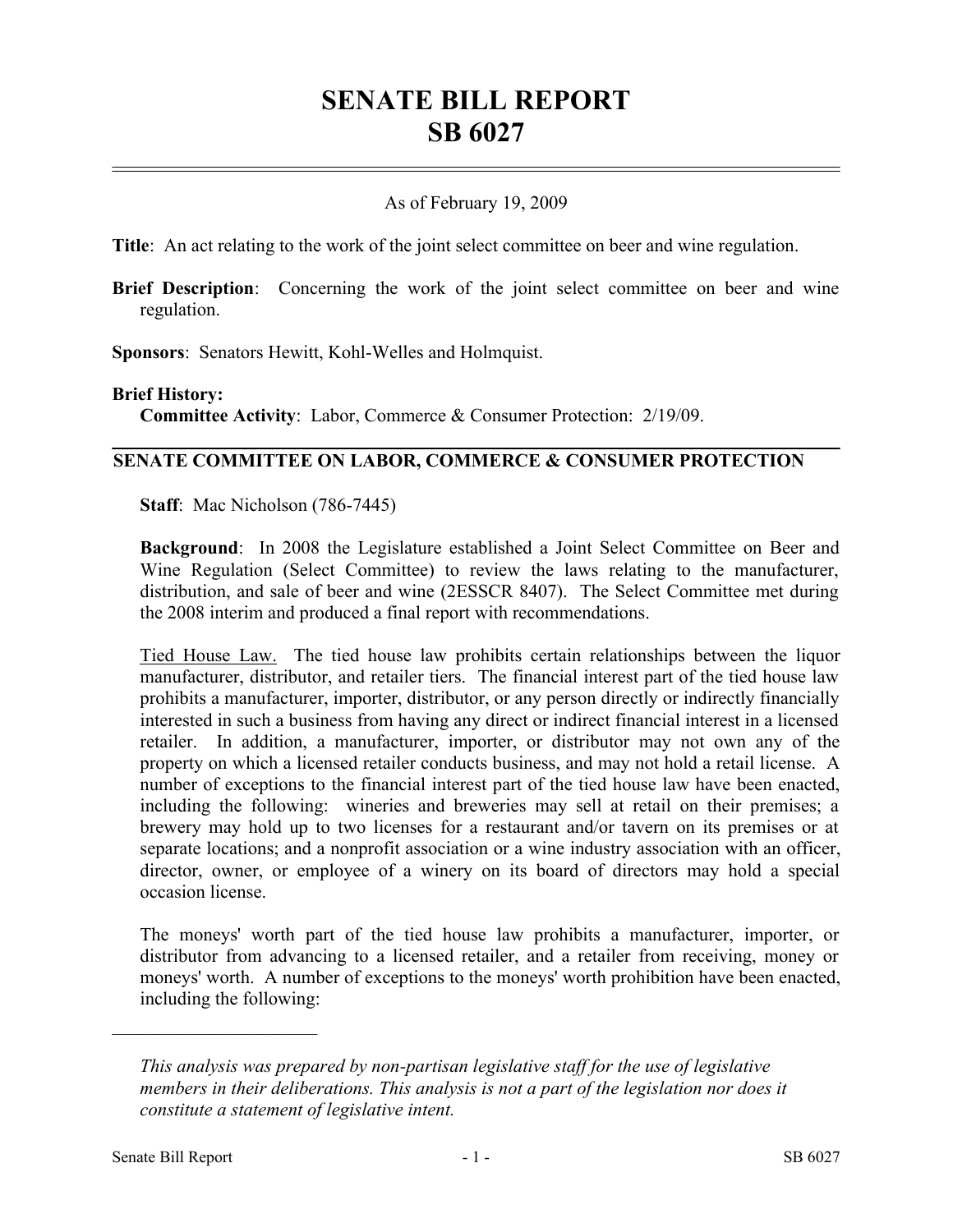- � manufacturers, distributors, and importers may provide display and stocking services, price case goods, and perform other normal business services for retailers;
- � wineries may provide certain personal services at certain retail licensees;
- � wineries and breweries and retailers may provide information about and link to each other on their websites;
- � manufacturers, distributors, and importers may enter arrangements with sports/ entertainment facility licensees or affiliated businesses for brand advertising and promotion of events; and
- � manufacturers, distributors, and importers may provide point of sale materials and brand signs to retailers and provide advertising and pouring of beer or wine at tasting or judging events.

Post and Hold. It is unlawful for a beer or wine manufacturer, importer, or distributor to modify prices without notifying and obtaining Liquor Control Board (LCB) approval. Beer and wine suppliers and distributors must post the prices at which beer and wine are sold to distributors and retailers. Until recently, a rule required suppliers and distributors to adhere to posted prices for at least 30 days. These provisions were known as the "post and hold" requirement. In 2008 the "post and hold" requirements were struck down by the Ninth Circuit Court of Appeals in the *Costco v. Hoen* litigation.

Minimum Mark-up. Beer and wine manufacturers and distributors must mark-up the price of their product to a distributor or retailer, as the case may be, by at least 10 percent above the acquisition/production cost.

**Summary of Bill**: The legislation makes a number of legislative recognitions and findings.

Tied House Law. The tied house law is repealed and new provisions are adopted. Generally, financial interests between industry members and retailers are permitted as long as the financial interest doesn't result in undue influence or have an adverse impact on public health and safety. A complaint process is established whereby any person may file a complaint with the LCB asserting undue influence or an adverse impact on public health or safety. The LCB may investigate and issue an administrative violation notice. Any financial interest allowed as of the effective date of the act is presumed lawful.

"Industry member" is defined as a manufacturer, producer, supplier, importer, wholesaler, distributor, authorized representative, certificate of approval holder, warehouse, and any affiliates, subsidiaries, officers, directors, partners, agents, employees, and representatives of any industry member.

"Undue influence over the purchasing, marketing, or sales decisions of one retailer or industry member over another industry member or retailer" is defined as any agreement or other business practices or arrangements which results directly or indirectly in circumstances including but not limited to:

- a retailer on an involuntary basis purchasing less than it would have of another industry member's product;
- � purchases made by a retailer or industry member as a prerequisite for purchase of other items;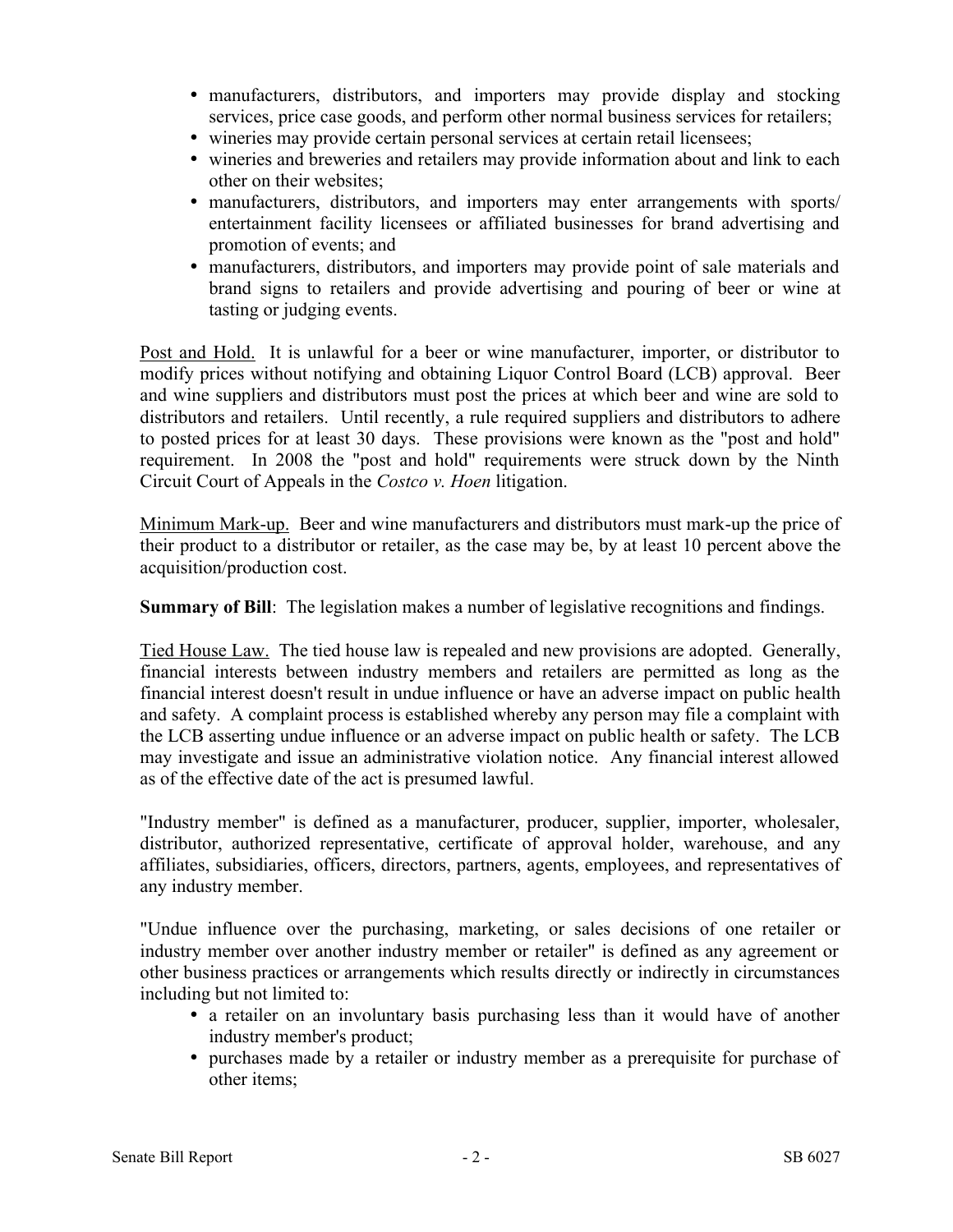- a retailer purchasing a specific or minimum quantity or type of a product from an industry member;
- an industry member requiring a retailer to take and dispose of a certain product type or quota of the industry member's products;
- � a retailer having a continuing obligation to purchase or otherwise promote or display an industry member's product;
- an industry member having a continuing obligation to sell a product to a retailer;
- a retailer or an industry member having a commitment not to terminate its relationship with the other party with respect to sale and purchase of a particular product;
- an industry member or retailer being involved in each other's day-to-day operations in a manner that violates the provisions; and
- � discriminatory pricing practices prohibited by law or other practices that are discriminatory if the product is not offered to all retailers in the local market on the same terms.

Industry members generally continue to be prohibited from advancing, and retailers continue to be prohibited from accepting, moneys' worth. The exceptions to the moneys' worth prohibition are retained with some changes, and an additional exception for branded promotional items is added. Branded promotional items are items of nominal value and may be given to a retailer by an industry member. Examples of branded promotional items include trays, lighters, blotters, postcards, pencils, coasters, menu cards, meal checks, napkins, clocks, mugs, glasses, hats, visors, and other items of similar nominal value, whether a single item or in the aggregate. The items must be used exclusively by the retailer or the retailer's employees in a manner consistent with the liquor license, must bear imprinted matter of the industry member only, may not be provided to retail consumers, and may not be targeted to or appeal to youth.

The provisions apply to industry members and retailers.

The personal services exception is broadened to allow wineries to provide personal services for special occasion licensees and private club licensees. The exception for jointly produced brochures and materials is no longer limited to domestic wineries. The exceptions apply to all industry members.

A complaint process is established similar to the complaint process for financial interests. Any person may file a complaint with the Board asserting undue influence, an adverse impact on public health or safety, or that the provision of the items is otherwise inconsistent with the requirements for promotional items. The Board may investigate and issue an administrative violation notice.

Industry members and retailers must keep records for three years of things of value furnished or received and financial ownership interests.

Post and Hold. Intent language in the pricing provisions is deleted. The prohibition against modifying prices at the manufacturer or distributor level without notification to and approval of the LCB is deleted. The requirement for beer and wine distributors to file a price posting